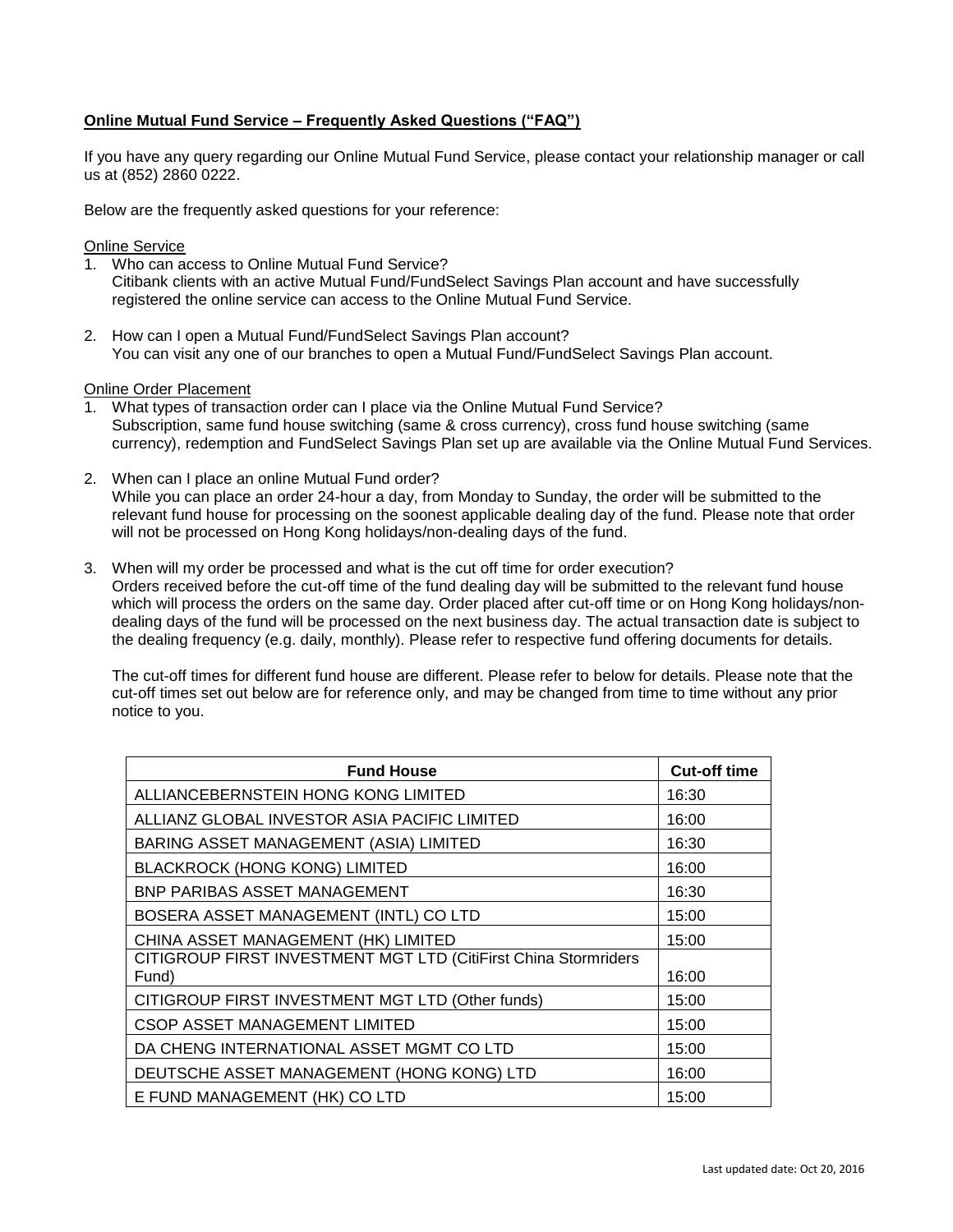| <b>FIDELITY WORLDWIDE INVESTMENT</b>               | 16:00                                                                                     |
|----------------------------------------------------|-------------------------------------------------------------------------------------------|
| FRANKLIN TEMPLETON INVESTMENT (ASIA) LTD           | 16:00                                                                                     |
| <b>GAM HONG KONG LIMITED</b>                       | 16:00                                                                                     |
| HARVEST GLOBAL INVESTMENTS LIMITED                 | 16:00                                                                                     |
| HENDERSON GLOBAL INVESTORS (HONG KONG) LTD         | 15:00                                                                                     |
| <b>INVESCO ASSET MANAGEMENT ASIA LTD</b>           | 16:00                                                                                     |
| <b>JANUS CAPITAL ASIA LIMITED</b>                  | 16:00                                                                                     |
| <b>J.P. MORGAN ASSET MANAGEMENT</b>                | 16:30<br>(Cut-off time<br>will be<br>changed to<br>16:00<br>effective on<br>Oct 31, 2016) |
| LEGG MASON ASSET MANAGEMENT HONG KONG LIMITED      | 16:30                                                                                     |
| LYXOR ASSET MANAGEMENT                             | 16:00                                                                                     |
| MAN INVESTMENTS (HONG KONG) LTD                    | 16:00                                                                                     |
| MANULIFE ASSET MANAGEMENT (HK) LIMITED             | 15:00                                                                                     |
| MFS INTERNATIONAL (HONG KONG) LIMITED              | 16:30                                                                                     |
| MORGAN STANLEY INVESTMENT FUNDS                    | 16:00                                                                                     |
| PERMAL (HONG KONG) LIMITED                         | 16:00                                                                                     |
| PICTET (ASIA) LIMITED                              | 14:00                                                                                     |
| PIMCO ASIA LIMITED                                 | 16:00                                                                                     |
| SCHRODER INVESTMENT MANAGEMENT (HONG KONG) LIMITED | 16:30                                                                                     |
| UBS GLOBAL ASSET MANAGEMENT (HONG KONG) LIMITED    | 16:00                                                                                     |
| <b>VALUE PARTNERS HONG KONG LIMITED</b>            | 16:00                                                                                     |

- 4. When will you debit my settlement account for subscription orders placed via online channel? The transaction amount of the subscription order will be debited from your settlement account after order confirmation immediately. The order will only be processed if there are sufficient funds in your settlement account (in fund denomination currency).
- 5. What is the minimum subscription amount?

The minimum subscription amount is USD5,000 or equivalent. As a reference, the indicative minimum subscription amounts for different currency denomination funds are listed below (as of 1 September 2015). This is for reference only and subject to changes.

Citibank reserves the right to adjust the minimum subscription amount at any time without prior notification.

| <b>Fund currency</b> | <b>Minimum subscription amount</b> |
|----------------------|------------------------------------|
| <b>AUD</b>           | AUD 7,000                          |
| CAD                  | CAD 6,500                          |
| <b>CHF</b>           | CHF 5,000                          |
| <b>CNY</b>           | CNY 32,000                         |
| <b>EUR</b>           | <b>EUR 4,500</b>                   |
| <b>GBP</b>           | GBP 3,200                          |
| <b>HKD</b>           | HKD 40,000                         |
|                      | JPY 600,000                        |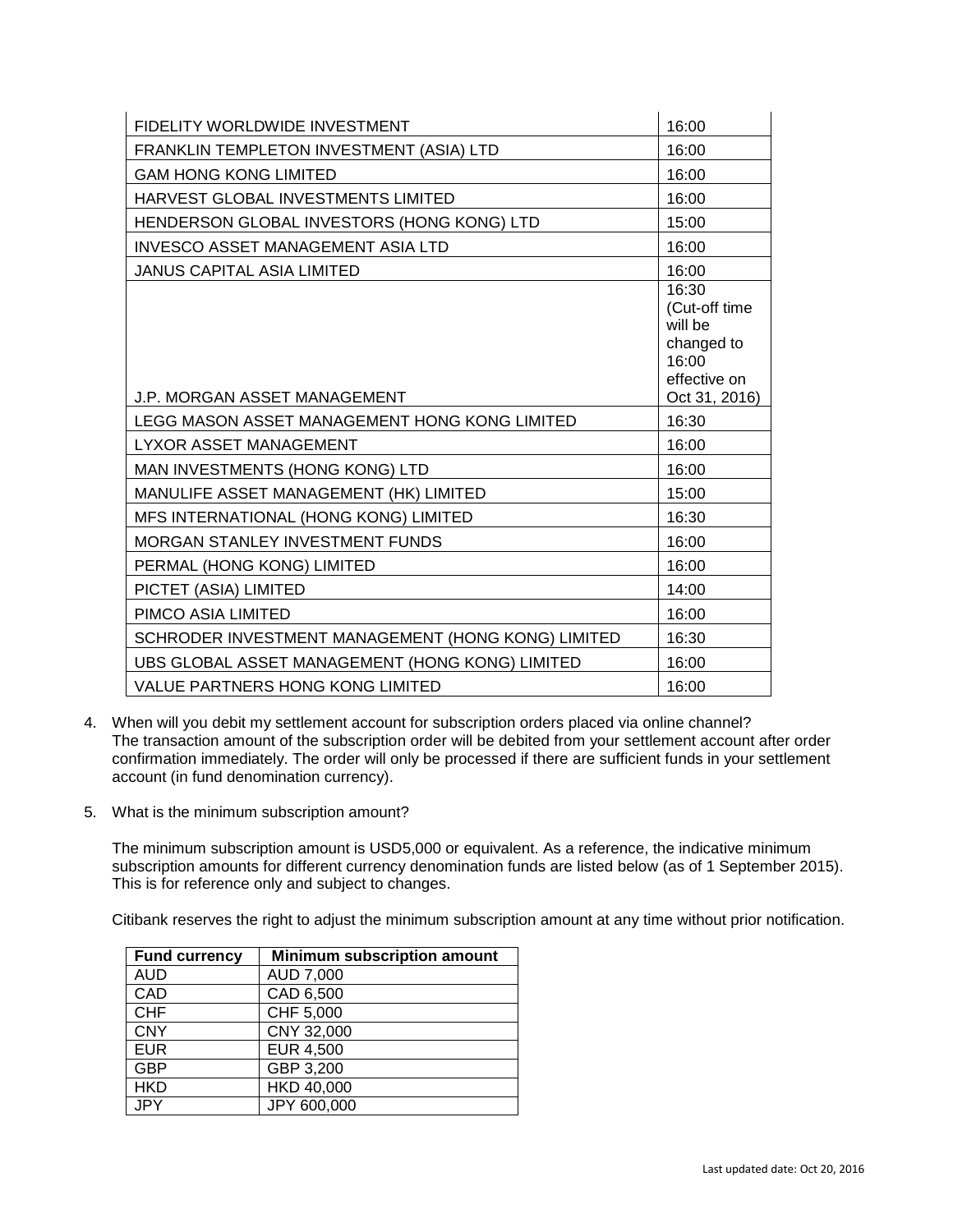| NZD.       | NZD 7,500        |
|------------|------------------|
| SEK        | SEK 40,000       |
| <b>USD</b> | <b>USD 5,000</b> |

6. What is the minimum monthly contribution amount for FundSelect Savings Plan?

The minimum monthly contribution amount is HKD1,000 or equivalent. Citibank (Hong Kong) Limited reserves the right to adjust the minimum monthly contribution amount at any time without prior notification.

- 7. When will I receive the proceeds after redeeming a fund? Normally you will be able to receive the proceeds within 5 – 14 business days after fund house confirms the fund price for daily dealing funds. However, some funds may have longer redemption process and you may receive the proceeds after a longer period of time. Please refer to the fund's offering document for dealing details.
- 8. Can I modify/cancel the order placed via online channel? No, order placed via online channel cannot be modified/cancelled after order confirmation. Please visit our branch or call us at (852) 2860 0222 for enquiries.
- 9. How can I know if my order placement is successful? A "Confirmation Number" will be generated in the Confirmation Page. You can also go to "My Account" to check the order status and view the details of your order.
- 10. When will my switch order be processed? Same fund house switching order placed before the cut-off time will normally be completed on the same day. However, there are occasions, e.g. the two funds are having different dealing schedule, in which the order will not be completed on the same day. Please refer to fund offering document for dealing details.
- 11. In which account am I going to receive the dividend payment for dividend paying funds? If it is the first time you subscribe into that fund, you will receive the dividend payment in your call deposit account (in fund currency). If you do not have a call deposit account with us, you will receive the dividend in checking/statement savings account instead.

If you have subscribed into the same fund previously, you will receive the dividend payment according to your previously dividend instruction.

You may at any time contact our branch to update the settlement account for receiving dividend payment.

- 12. Can I set up a FundSelect Savings Plan and start contribution today? No, it would take one business day to process your plan instruction. As such, if you choose the day of plan set up as the debit date, the soonest contribution will start in the next month (same calendar day).
- 13. Can I choose any calendar day as the contribution date? You can choose any calendar day, except 29<sup>th</sup>, 30<sup>th</sup> and 31<sup>st</sup> as the contribution date. If the contribution date falls on a Saturday, Sunday or Hong Kong public holiday, the debit date will be deferred to the next business day.

## Account Details

1. How is "Reference Value" calculated?

The "Reference Value" is calculated based on the "Reference Price" and may or may not reflect the units that are in "Processing" status. Units that are purchased or sold in a transaction will only be reflected in the account details page if the order has been received and confirmed by fund house/issuer/counterparty and the price for the transaction has been confirmed. The "Reference Price" refers to the latest available price and may not reflect the latest market price.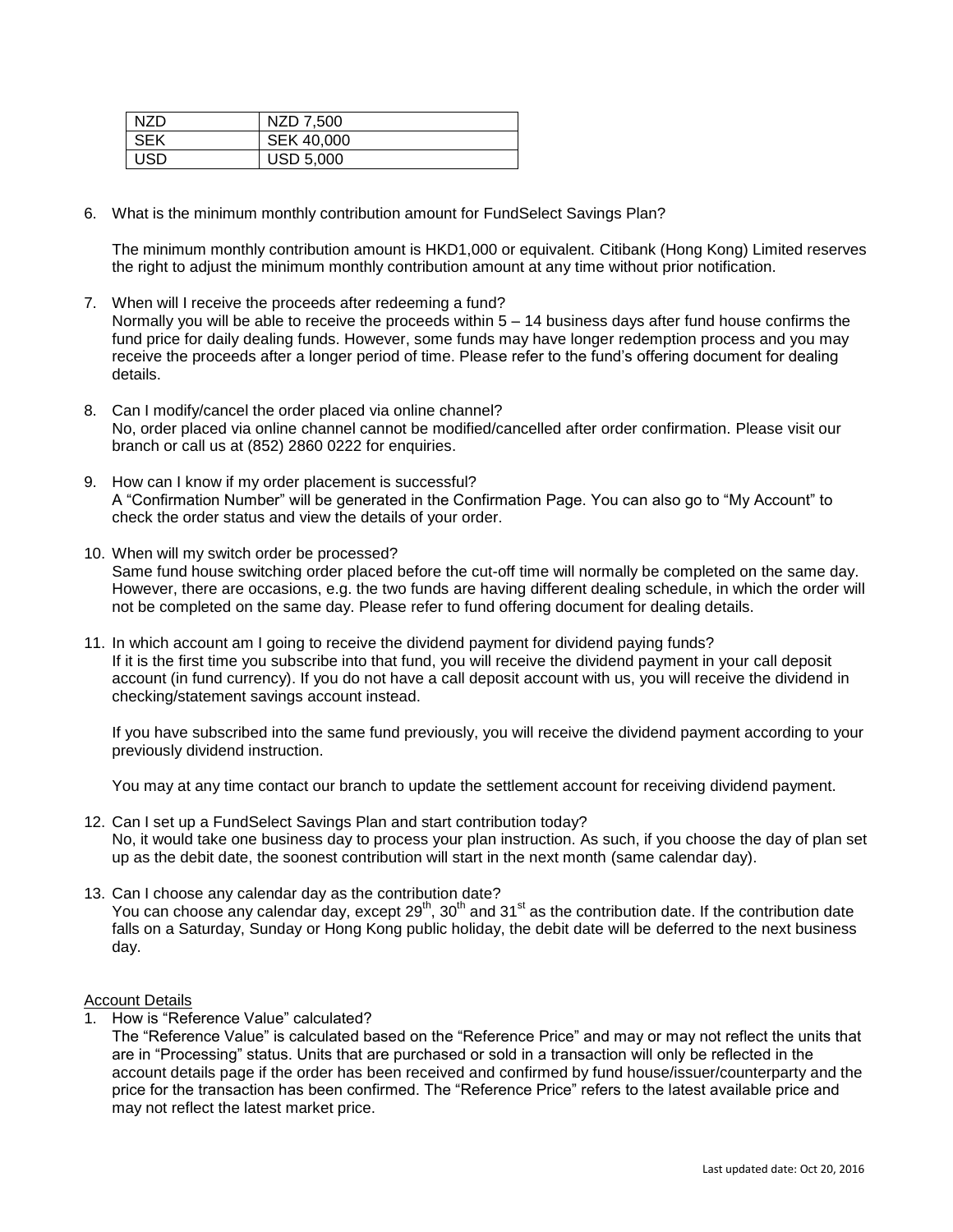- 2. How is Unrealized Gain/Loss calculated for Mutual Fund holding? Unrealized Gain/Loss: Reference Value – Total Transaction Amount
- 3. How is Unrealized Gain/Loss in HKD calculated for Mutual Fund holding? Unrealized Gain/Loss in HKD: Reference Value in HKD calculated by latest available exchange rate – Total Transaction Amount in HKD calculated by exchange rate of transaction day
- 4. How is Unrealized Gain/Loss in percentage calculated for Mutual Fund holding? The Unrealized Gain/Loss in percentage refers to the unrealized gain/loss in security currency.
- 5. What is the definition of "Transaction Amount" for Mutual Fund? "Transaction Amount" is the amount of your transaction, adding any fees and charges (if applicable).
- 6. What is the definition of "Investment Amount" for Mutual Fund? "Investment Amount" is the amount of your transaction, which is net of any fees & charges (if applicable). "Investment Amount" for dividend/coupon transaction refers to the dividend/coupon receivable.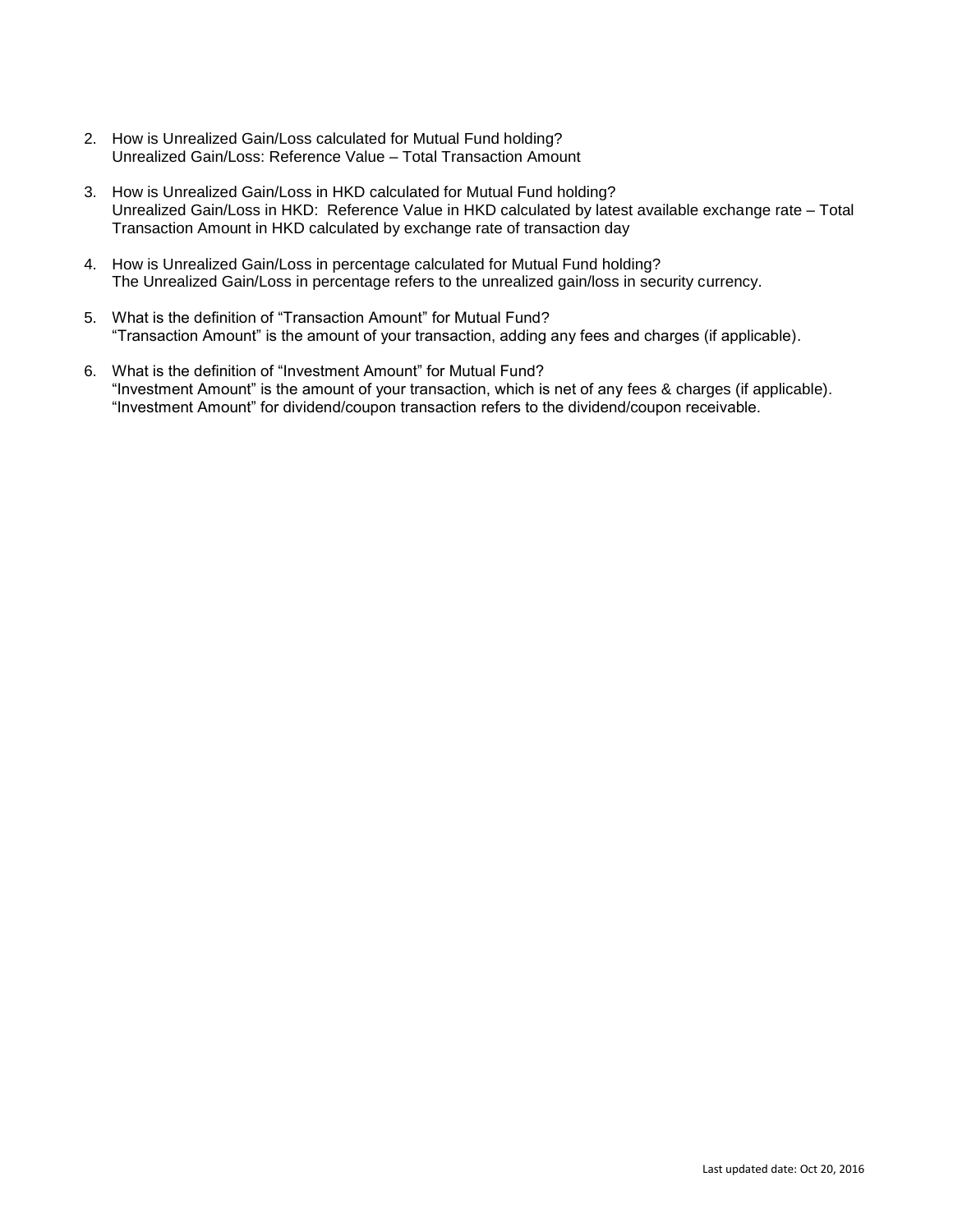# 網上基金服務 **–** 常見問題

如你有任何關於我們網上基金交易服務的杳詢,請聯絡你的客戶經理,或致電(852) 2860 0222。

你亦可參考下列常見問題:

網上服務

- 1. 誰可使用網上基金服務? 持有 Citibank 有效基金/基金精選儲蓄計劃戶口,並成功登記網上服務之客戶,可即時使用網上基金服務。
- 2. 如何開立基金/基金精選儲蓄計劃戶口? 你可親臨任何一間分行開立基金/基金精選儲蓄計劃戶口。

網上交易

- 1. 我可透過網上基金服務進行甚麼交易? 你可透過網上基金服務買入、同一基金公司轉換(相同及不同貨幣)、不同基金公司轉換(相同貨幣)、賣出基金及 設立基金精選儲蓄計劃。
- 2. 我可於甚麼時候設立基金指示? 你可於星期一至星期日的任何時候設立指示,我們將遞交該指示予基金公司以讓該指示於該基金最近之適用交 易日被處理。指示不會於香港假期或非基金交易日被處理。
- 3. 你們將於何時處理我的交易指示? 網上買賣基金會於何時截止接受交易? 於基金交易日截止接受交易時間前收到的交易指示,我們會遞交予基金公司而基金公司會於同一日處理。於截 止接受交易時間後或於香港假期或非基金交易日收到的交易指示,將會於下一個工作天被處理。實際交易日期 亦會受交易頻率(即每日交易、每月交易等)影響,詳情請參閱有關基金之銷售文件。

不同基金公司的截止接受交易時間並不相同,請參考下列資料。 請注意下列的截止接受交易時間僅供參考,並可能於沒有事先通知閣下的情況下不時被更改。

| 基金公司                                                                     | 截止接受交易時<br>間 |
|--------------------------------------------------------------------------|--------------|
| ALLIANCEBERNSTEIN HONG KONG LIMITED                                      | 16:30        |
| ALLIANZ GLOBAL INVESTOR ASIA PACIFIC LIMITED                             | 16:00        |
| <b>BARING ASSET MANAGEMENT (ASIA) LIMITED</b>                            | 16:30        |
| <b>BLACKROCK (HONG KONG) LIMITED</b>                                     | 16:00        |
| <b>BNP PARIBAS ASSET MANAGEMENT</b>                                      | 16:30        |
| BOSERA ASSET MANAGEMENT (INTL) CO LTD                                    | 15:00        |
| CHINA ASSET MANAGEMENT (HK) LIMITED                                      | 15:00        |
| CITIGROUP FIRST INVESTMENT MGT LTD (CitiFirst China Stormriders<br>Fund) | 16:00        |
| CITIGROUP FIRST INVESTMENT MGT LTD (Other funds)                         | 15:00        |
| <b>CSOP ASSET MANAGEMENT LIMITED</b>                                     | 15:00        |
| DA CHENG INTERNATIONAL ASSET MGMT CO LTD                                 | 15:00        |
| DEUTSCHE ASSET MANAGEMENT (HONG KONG) LTD                                | 16:00        |
| E FUND MANAGEMENT (HK) CO LTD                                            | 15:00        |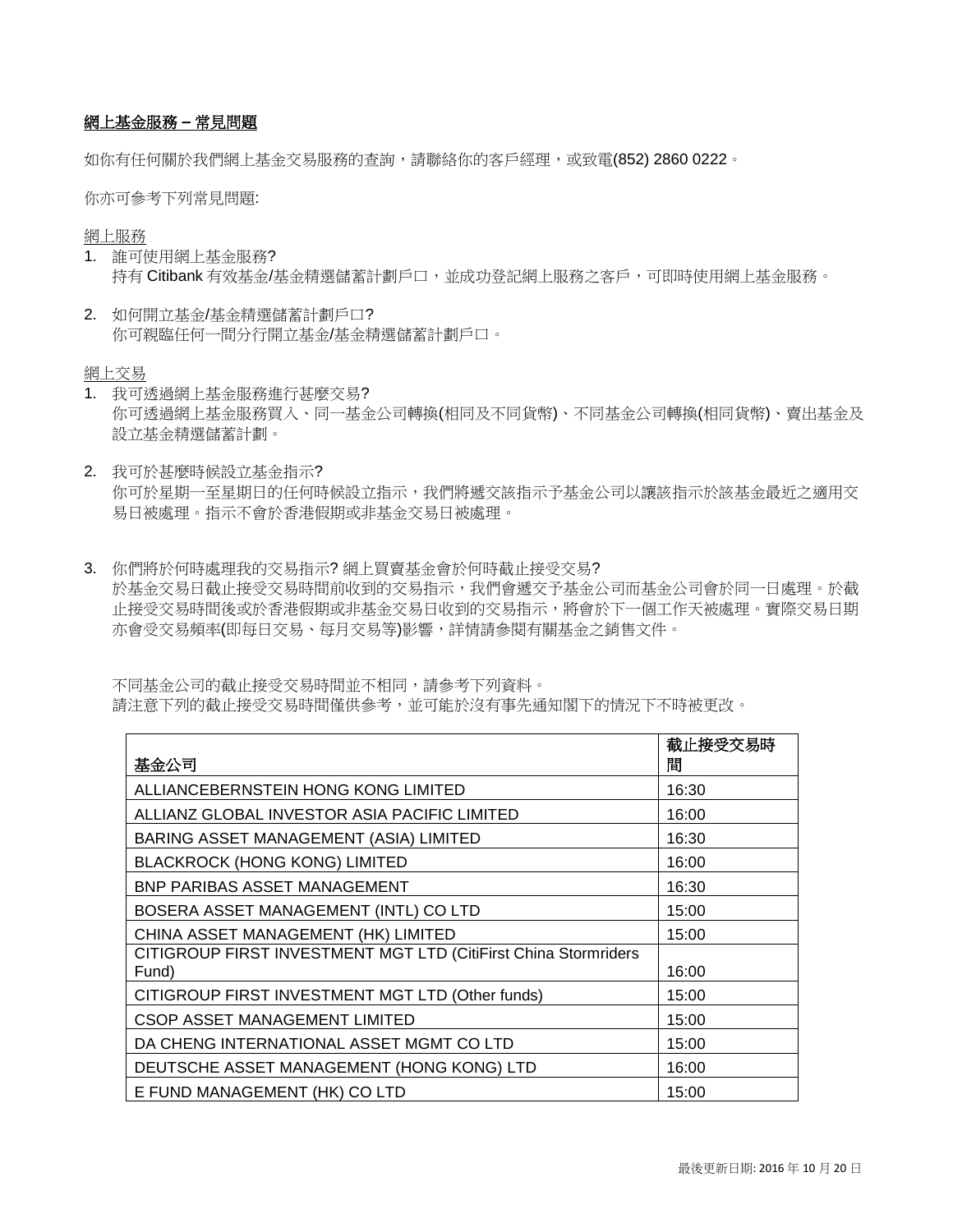| FIDELITY WORLDWIDE INVESTMENT                      | 16:00                                                   |
|----------------------------------------------------|---------------------------------------------------------|
| FRANKLIN TEMPLETON INVESTMENT (ASIA) LTD           | 16:00                                                   |
| <b>GAM HONG KONG LIMITED</b>                       | 16:00                                                   |
| HARVEST GLOBAL INVESTMENTS LIMITED                 | 16:00                                                   |
| HENDERSON GLOBAL INVESTORS (HONG KONG) LTD         | 15:00                                                   |
| <b>INVESCO ASSET MANAGEMENT ASIA LTD</b>           | 16:00                                                   |
| <b>JANUS CAPITAL ASIA LIMITED</b>                  | 16:00                                                   |
| <b>J.P. MORGAN ASSET MANAGEMENT</b>                | 16:30<br>(由 2016年10月<br>31日起,截止接<br>受交易時間更改<br>為 16:00) |
| LEGG MASON ASSET MANAGEMENT HONG KONG LIMITED      | 16:30                                                   |
| <b>LYXOR ASSET MANAGEMENT</b>                      | 16:00                                                   |
| MAN INVESTMENTS (HONG KONG) LTD                    | 16:00                                                   |
| MANULIFE ASSET MANAGEMENT (HK) LIMITED             | 15:00                                                   |
| MFS INTERNATIONAL (HONG KONG) LIMITED              | 16:30                                                   |
| MORGAN STANLEY INVESTMENT FUNDS                    | 16:00                                                   |
| PERMAL (HONG KONG) LIMITED                         | 16:00                                                   |
| PICTET (ASIA) LIMITED                              | 14:00                                                   |
| PIMCO ASIA LIMITED                                 | 16:00                                                   |
| SCHRODER INVESTMENT MANAGEMENT (HONG KONG) LIMITED | 16:30                                                   |
| UBS GLOBAL ASSET MANAGEMENT (HONG KONG) LIMITED    | 16:00                                                   |
| VALUE PARTNERS HONG KONG LIMITED                   | 16:00                                                   |

4. 你們將於何時從我的結算戶口扣除有關網上認購基金的款項 認購交易之交易金額將於交易確認後即時於結算戶口中扣除,閣下以基金貨幣結算之結算戶口必須有足夠資金, 有關交易才會被處理。

5. 最低的認購金額是甚麼?

最低認購金額為 5,000 美元或等值。請參考下表有關不同貨幣結算的基金之最低認購金額(截至 2015 年 9 月 1 日)。以下資料僅供參考及會不時變動。

花旗銀行可於任何時候調整最低認購金額,恕不另行通知。

| 基金貨幣 | 最低認購金額     |
|------|------------|
| 澳元   | 7,000 澳元   |
| 加元   | 6,500加元    |
| 瑞士法郎 | 5,000 瑞士法郎 |
| 人民幣  | 32,000 人民幣 |
| 歐元   | 4,500 歐元   |
| 英鎊   | 3,200 英鎊   |
| 港幣   | 40,000 港元  |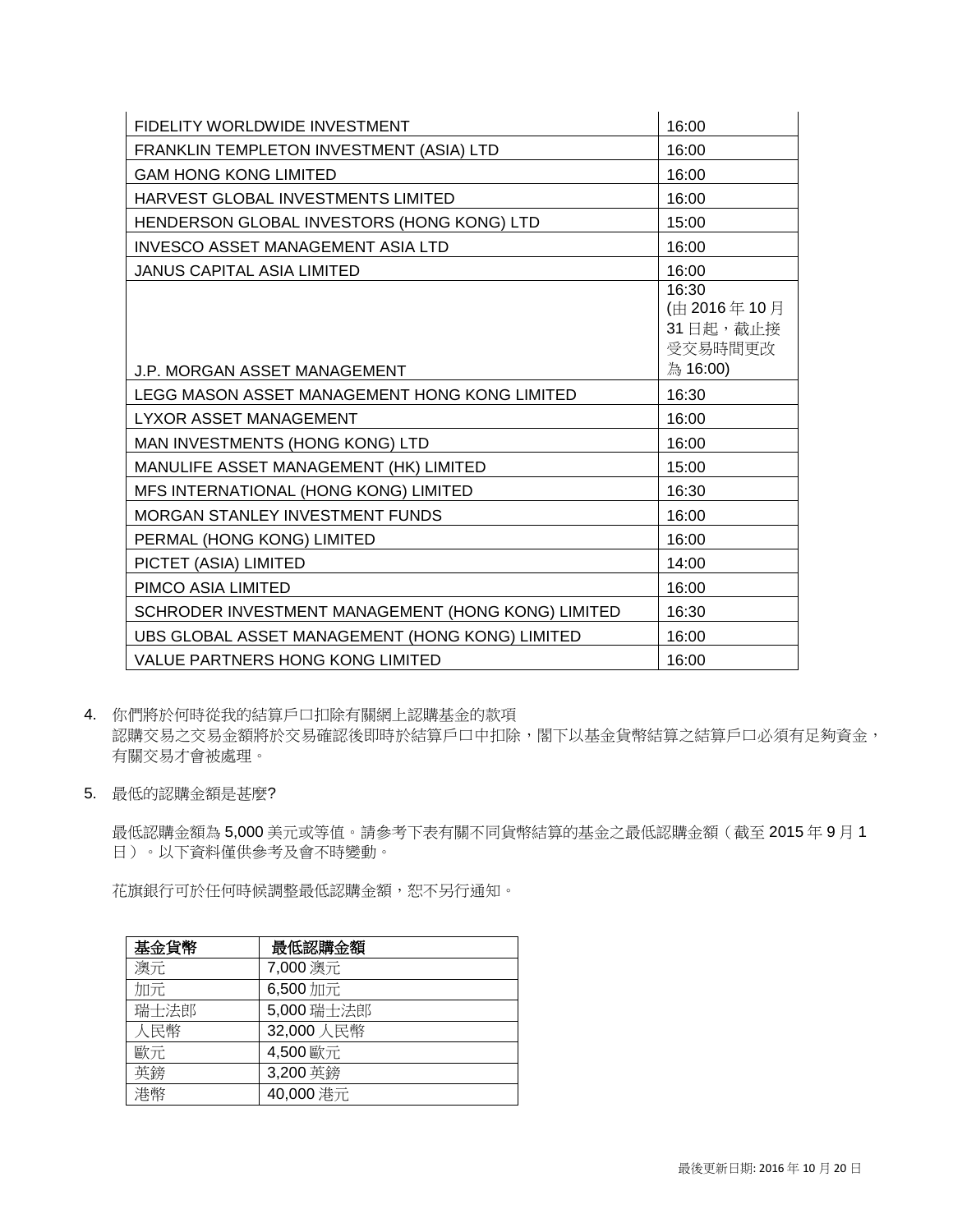| 日圓   | 600,000日圓   |
|------|-------------|
| 紐元   | 7,500 紐元    |
| 瑞典克朗 | 40,000 瑞典克朗 |
| 美元   | 5,000 美元    |

- 6. 基金精選儲蓄戶口的每月最低供款金額是甚麼? 每月最低供款金額為 1,000 港元或等值。花旗銀行可於任何時候調整每月最低供款金額,恕不另行通知。
- 7. 我將於贖回基金後多久收到有關款項? 一般情況下,你可於基金公司確認基金價格後的 5-14 個工作天內收到交易頻率為每日之基金贖回金額。不過, 部分基金或有較長贖回程序,你可能於較長時間後才收到有關款項。詳情請參閱有關基金之銷售文件。
- 8. 我可以更改或取消透過網上設立之指示嗎? 不可以。網上交易於確認後將不能更改/取消。如有任何問題,請到分行或致電花旗投資服務熱線 (852) 2860 0222
- 9. 我可如何確認網上設立之指示為成功? 完成交易指示後,「確認號碼」將會顯示於確認頁。你亦可於「我的賬戶」頁面查閱交易狀況及詳情。
- 10. 我的基金轉換將於何時被處理? 於截止接受交易時間前收到指示的同一基金公司轉換通常會於當天完成。不過,於某些情況下,如兩隻交易頻 率為不一樣之基金,有關轉換交易將不能於當天完成。詳情請參閱有關基金之銷售文件。
- 11. 我將於哪個戶口收到股息? 如這是你首次認購的派息基金,你將於通知存款戶口(基金貨幣)收取股息。如你並未持有通知存款戶口,你將 於支票/月結單儲蓄戶口收取股息。

如你曾經認購同一基金,我們將根據你之前設立的派息指示把股息存入相關戶口。

你亦可隨時聯絡分行以更改收取股息之結算戶口。

- 12. 我可否設立由今日開始供款之基金精選儲蓄計劃? 不可以。我們需要一個工作天以處理閣下之計劃指示,因此,以發出指示當天為供款日期之基金精選儲蓄計劃, 將最快於下一個月的同一曆日開始供款。
- 13. 我可否選擇任何一個曆日作為供款日期? 你可選擇 29、30、31 以外的任何一個曆日作為供款日期。若該月的指定日期為星期六、星期日或香港公眾假 期,供款日期將順延至下一個工作天。

戶口詳情

- 「參考價值」是如何計算的? 「參考價值」以「參考價格」計算,並未必反映「處理中」交易之單位。買入或賣出之單位將於基金公司/發行 人/交易對手收到及確認有關交易,並確定該交易之價格後於閣下之賬戶詳情頁面內反映。「參考價格」即最新 價格,而未必反映最新市場價格。
- 2. 對於持有基金之「未實現收益/虧損」是如何計算的? 未實現收益/虧損 = 參考價值 – 交易總額
- 3. 以港幣計算持有基金之未實現收益/虧損是如何計算的? 以港幣計算之未實現收益/虧損 = 以最新港元匯率計算之參考價值 – 以投資當日港元匯率計算之交易總額